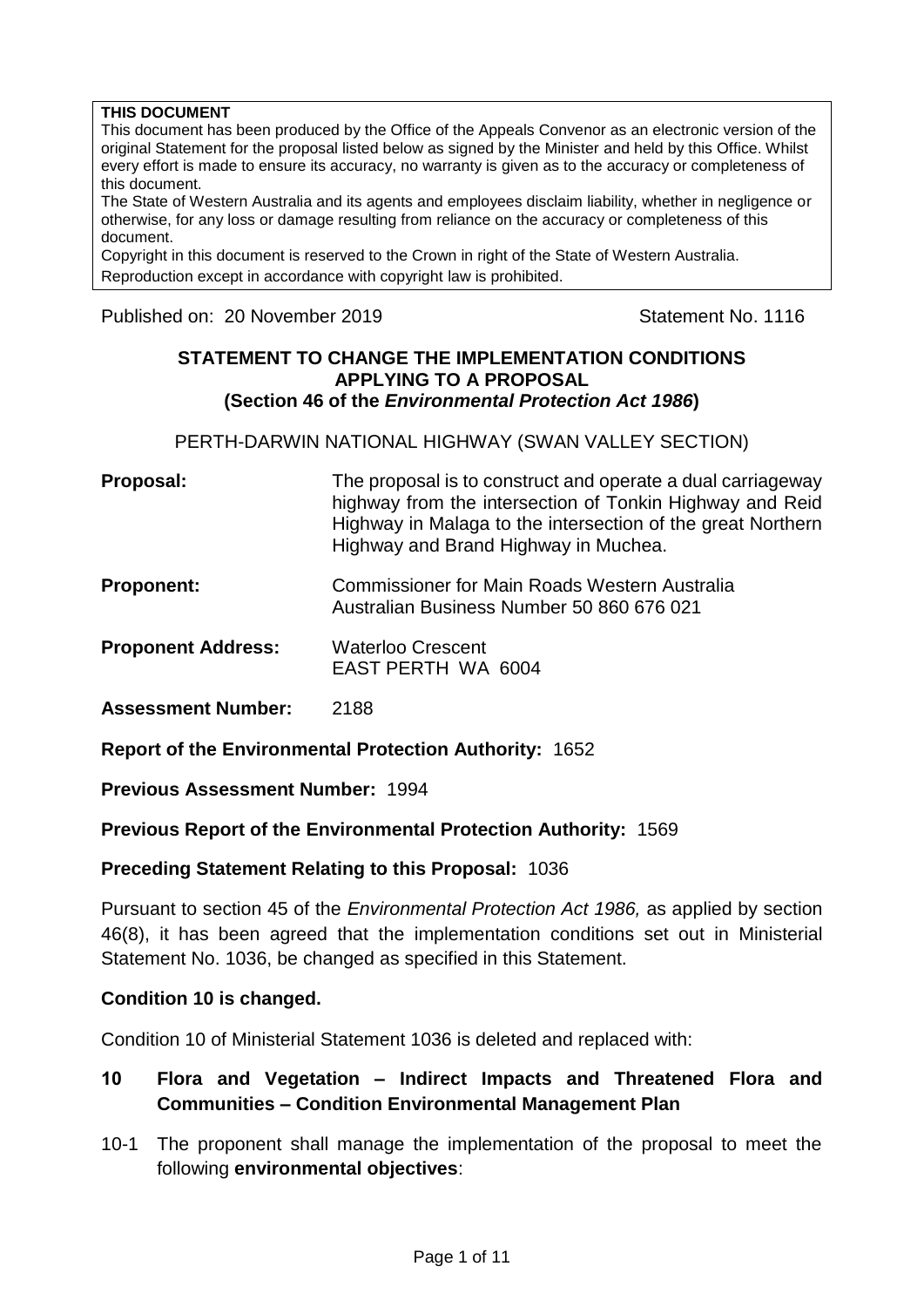- (1) to ensure that indirect impacts, including but not limited to weeds, unauthorised access, increased fire risk and litter, changes to surface water regimes, to flora and vegetation, including but not limited to *Caladenia huegelii* habitat, *Grevillea curviloba* subsp. *incurva*, *Darwinia foetida*, Conservation Category Wetlands and *Communities of Tumulus Springs (Organic Mound Springs, Swan Coastal Plain)* are minimised as far as practicable; and
- (2) to maintain or improve the condition of the remaining extent of SCP 20a as shown in Figure 4 of Ministerial Statement 1036, through implementation of the Flora and Vegetation – Indirect Impacts and Threatened Flora and Communities – Condition Environmental Management Plan approved by the CEO.
- 10-2 The proponent shall prepare the Flora and Vegetation Indirect Impacts and Threatened Flora and Communities – Condition Environmental Management Plan required by condition 7-1 of Ministerial Statement 1036 on advice of the Department of Biodiversity, Conservation and Attractions.

## **Condition 14 is changed.**

Condition 14 of Ministerial Statement 1036 is deleted and replaced with:

## **14 Flora and Vegetation – Inland Waters – Condition Environmental Management Plan**

- 14-1 The proponent shall manage the construction of the proposal to meet the following **environmental outcomes**:
	- (1) to ensure that construction and operation of the proposal, including from dewatering and groundwater abstraction, does not result in indirect impacts to *Communities of Tumulus Springs (Organic Mound Springs, Swan Coastal Plain)* and Conservation Category Wetlands as shown in Figure 5 of Ministerial Statement 1036 and Figure 6 attached to this Statement; and
	- (2) to ensure that construction of the proposal maintains predevelopment surface water flows to *Darwinia foetida*, *Communities of Tumulus Springs (Organic Mound Springs, Swan Coastal Plain)* and Conservation Category Wetlands as shown in Figures 3 and 5 of Ministerial Statement 1036 and Figure 6 attached to this Statement,

through implementation of the Flora and Vegetation – Inland Waters – Condition Environmental Management Plan approved by the CEO.

14-2 The proponent shall prepare the Flora and Vegetation – Inland Waters – Condition Environmental Management Plan required by condition 8-1 of Ministerial Statement 1036 on advice of the Department of Water and Environmental Regulation and the Department of Biodiversity, Conservation and Attractions.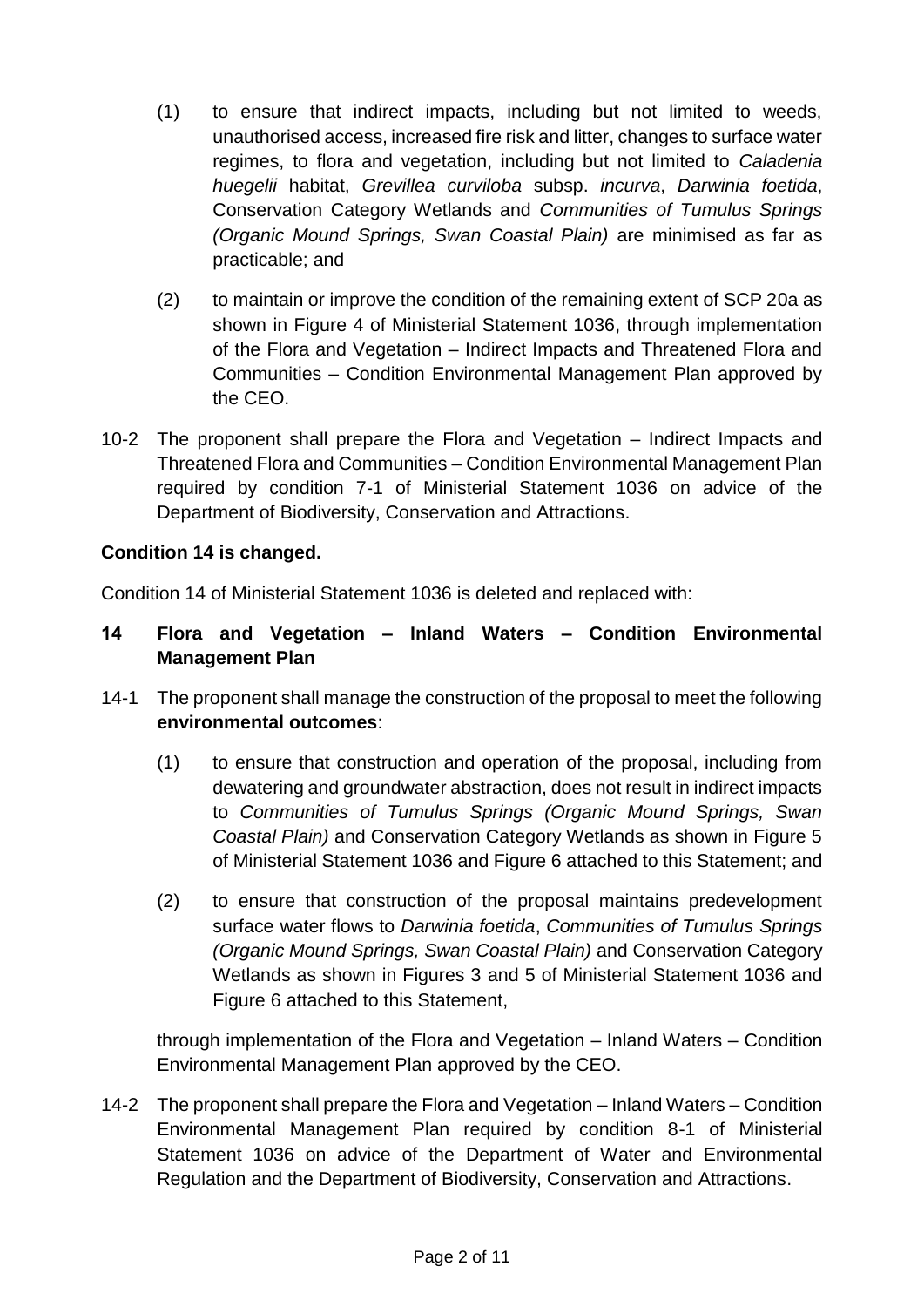- 14-3 The proponent shall determine the trigger and threshold criteria required by conditions 8-2(1) and 8-2(2) of Ministerial Statement 1036 based on the results of baseline surveys.
- 14-4 The proponent shall undertake monitoring as required by condition 8-2(3) of Ministerial Statement 1036 for a period of three (3) years, or as otherwise agreed in writing by the CEO, post construction in order to demonstrate that the outcomes in conditions 14-1(1) and 14-1(2) have been met.
- 14-5 In the event that monitoring required by condition 14-4 indicates that the outcomes in condition 14-1(1) and 14-1(2) have not been met the proponent shall undertake the requirements of condition 8-4 of Ministerial Statement 1036.
- 14-6 The proponent shall not construct laydown areas or stockpiles within 50 m of *Communities of Tumulus Springs (Organic Mound Springs, Swan Coastal Plain)* and Conservation Category Wetlands as shown in Figure 5 of Ministerial Statement 1036 and Figure 6 attached to this Statement.

## **Condition 16 is changed.**

Condition 16 of Ministerial Statement 1036 is deleted and replaced with:

# **16 Residual Impacts and Risk Management Measures**

- 16-1 The objective of conditions 16-2 to 16-22 is to offset the following significant residual impacts:
	- (1) 4 ha of Threatened Ecological Community SCP 20a, 'Banksia attenuata woodlands over species rich dense shrublands';
	- (2) 5.5 ha of Yanga Vegetation Complex;
	- (3) 31.9 ha of *Caladenia huegelii* critical habitat;
	- (4) 129.9 ha of Bush Forever sites;
	- (5) 7.65 ha of A Class Nature Reserves;
	- (6) 207.2 ha of *Calyptorhynchus latirostris* (Carnaby's black cockatoo) foraging habitat;
	- (7) 120.5 ha of *Calyptorhynchus banksii naso* (forest red-tailed black cockatoo) foraging habitat; and
	- (8) 16 ha of Conservation Category Wetlands.

## **Ioppolo Road Site Land Acquisition and Management Plan**

16-2 Prior to the commencement of ground disturbing activities, or as otherwise agreed in writing by the CEO, the proponent shall submit an Ioppolo Road Site Land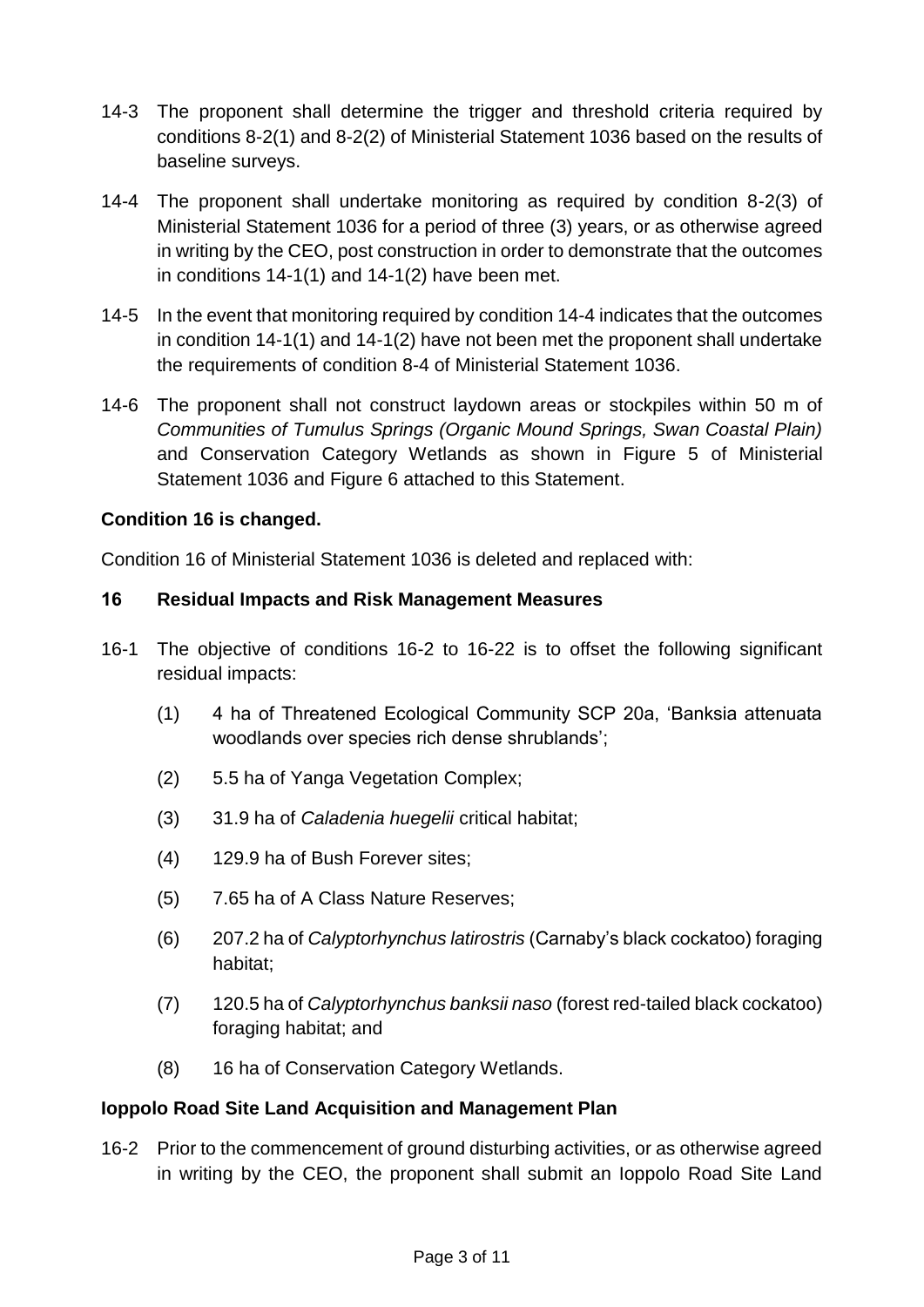Acquisition and Management Plan to the requirements of the CEO, with the objective of counterbalancing the significant residual impact to:

- (1) 7.65 ha of A Class Nature Reserves;
- (2) 202 ha of *Calyptorhynchus latirostris* (Carnaby's black cockatoo) foraging habitat; and
- (3) 99.1 ha of *Calyptorhynchus banksii naso* (forest red-tailed black cockatoo) foraging habitat.
- 16-3 The Ioppolo Road Site Land Acquisition and Management Plan shall:
	- (1) identify the environmental attributes of the land to be acquired which must contain:
		- (a) at least 673.5 ha of *Calyptorhynchus latirostris* (Carnaby's black cockatoo) potential foraging habitat; and
		- (b) at least 279 ha of *Calyptorhynchus banksii naso* (forest red-tailed black cockatoo) potential foraging habitat;
	- (2) detail the arrangements and funding for the upfront works associated with establishing the conservation reserve and ongoing management of the land acquired on advice from the Department of Biodiversity, Conservation and Attractions;
	- (3) identify activities to be undertaken including improvement actions for areas identified as being in a degraded condition or cleared areas requiring rehabilitation;
	- (4) detail timeframes for undertaking improvement actions and management activities;
	- (5) identify roles and responsibilities of the proponent and any agreements with third parties;
	- (6) detail completion criteria; and
	- (7) include monitoring and reporting requirements.
- 16-4 After receiving notice in writing from the CEO that the Ioppolo Road Site Land Acquisition and Management Plan satisfies the requirements of condition 16-3, the proponent shall:
	- (1) prior to the commencement of ground disturbing activities, commence the implementation of the actions in accordance with the requirements of the approved Ioppolo Road Site Land Acquisition and Management Plan; and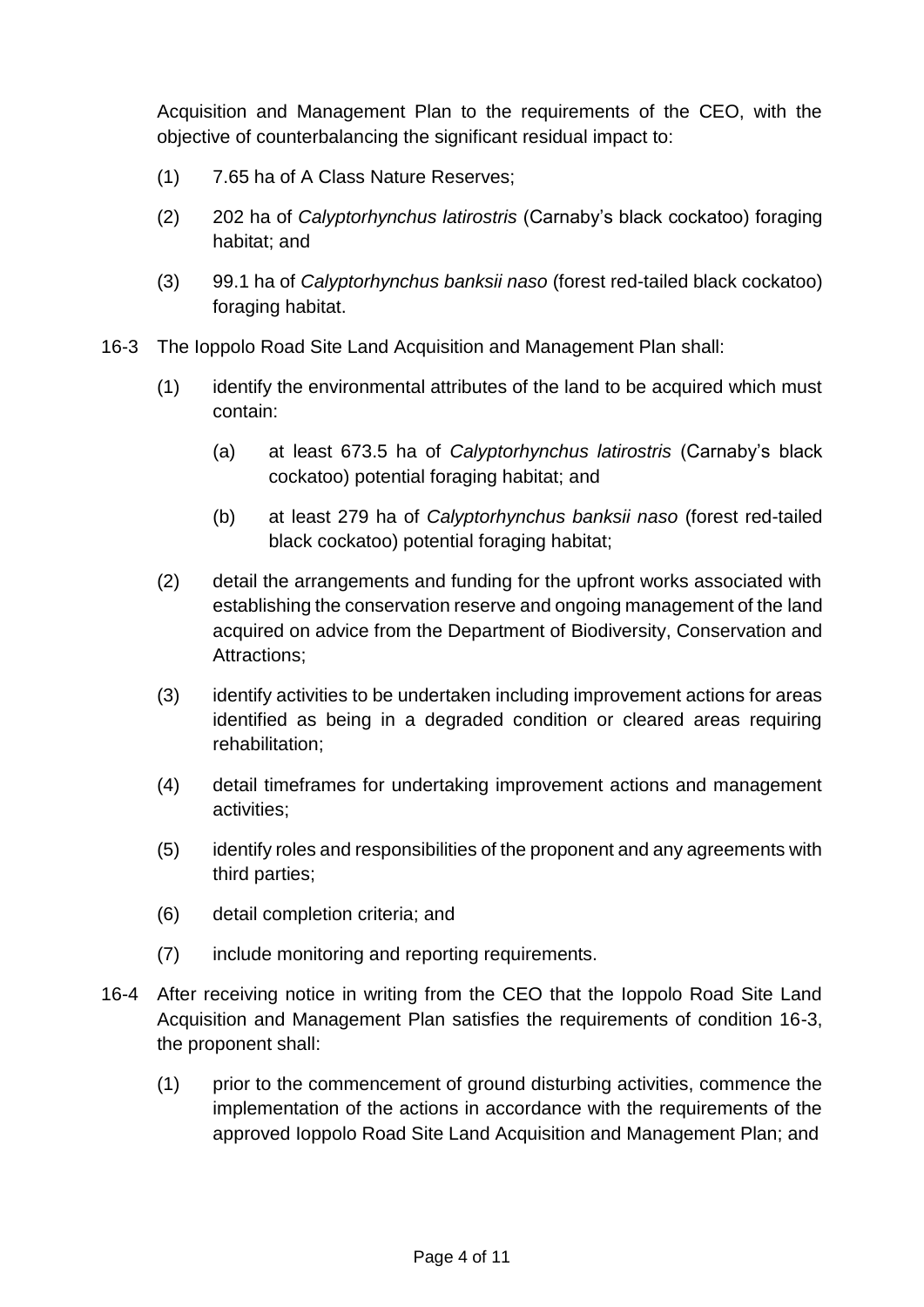- (2) continue to implement the approved Ioppolo Road Site Land Acquisition and Management Plan until the CEO has confirmed by notice in writing that it has been demonstrated that the completion criteria in the Ioppolo Road Site Land Acquisition and Management Plan have been met and therefore the implementation of the actions is no longer required.
- 16-5 The proponent shall acquire, or fully fund the acquisition of, the land identified in the approved Ioppolo Road Site Land Acquisition and Management Plan, as required by condition 16-2, for the purpose of conservation.
- 16-6 The proponent shall review and revise the Ioppolo Road Site Land Acquisition and Management Plan as and when directed by the CEO.
- 16-7 The proponent shall implement the latest revision of the Ioppolo Road Site Land Acquisition and Management Plan, which the CEO has confirmed by notice in writing, satisfies the requirements of condition 16-2.

## **Land Acquisition and Rehabilitation Offsets Strategy**

- 16-8 Within twelve months of the publication of this Statement, the proponent shall prepare and submit a Land Acquisition and Rehabilitation Offsets Strategy to the CEO, with the objective of counterbalancing the significant residual impact to:
	- (1) 5.5 ha of Yanga Vegetation Complex;
	- (2) 129.9 ha of Bush Forever sites;
	- (3) 5.2 ha of *Calyptorhynchus latirostris* (Carnaby's black cockatoo) foraging habitat;
	- (4) 21.4 ha of *Calyptorhynchus banksii naso* (forest red-tailed black cockatoo) foraging habitat; and
	- (5) 16 ha of Conservation Category Wetlands.
- 16-9 The Land Acquisition and Rehabilitation Offsets Strategy required by condition 16-8 shall:
	- (1) identify an area or areas to be protected, managed and/or restored for conservation or enhancement of the values identified in condition 16-8;
	- (2) identify the area(s) of land to be protected, managed and/or restored which must contain:
		- (a) no less than 48 ha of wetlands which are of the same quality as Conservation Category Wetlands at the time of acquisition or after rehabilitation;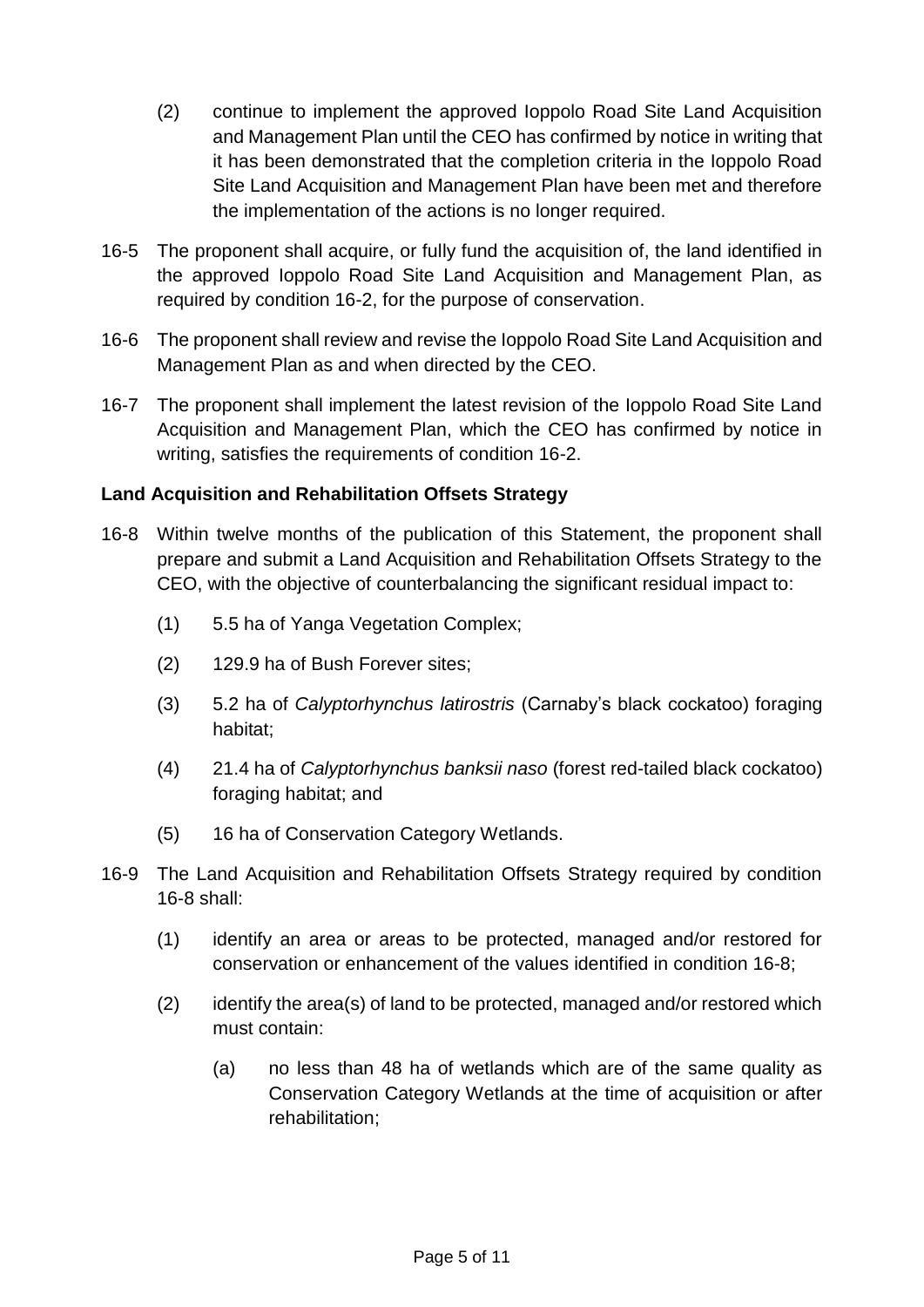- (b) 181 ha with vegetation communities and/or complexes and conditions commensurate with the Bush Forever sites being impacted; and
- (c) no less than 5.5 ha of Yanga Complex;
- (3) include a completed WA Offsets Template, as described in the WA Environmental Offsets Guidelines 2014, as well as the Commonwealth's Offset Assessment Guide, to demonstrate how the proposed offset counterbalances the significant residual impact to:
	- (a) 5.2 ha of *Calyptorhynchus latirostris* (Carnaby's black cockatoo) foraging habitat; and
	- (b) 21.4 ha of *Calyptorhynchus banksii naso* (forest red-tailed black cockatoo) foraging habitat;
- (4) identify the environmental attributes of the offset area(s);
- (5) commit to a protection mechanism for any areas of land acquisition, being either the area is ceded to the Crown for the purpose of conservation, or the area is managed under a Conservation Covenant in perpetuity;
- (6) if any land is to be ceded to the Crown for the purpose of conservation, the proponent will determine:
	- (a) the quantum of, and provide funds for, the upfront works associated with establishing the conservation area;
	- (b) the quantum of, and provide a contribution of funds for, the management of this area for no less than seven years;
	- (c) the quantum identified in conditions  $16-9(6)(a)$  and  $16-9(6)(b)$  shall provide for the requirements defined in condition 16-9(7)(a) to be met; and
	- (d) an appropriate management body for the ceded land;
- (7) state the management and/or rehabilitation actions to be undertaken including:
	- (a) the objectives and targets to be achieved, including completion criteria;
	- (b) the consistency of the objectives and targets identified in condition 16-9(7)(a) with the management objectives of the relevant Recovery Plans;
	- (c) management and/or rehabilitation actions and a timeframe for the actions to be undertaken;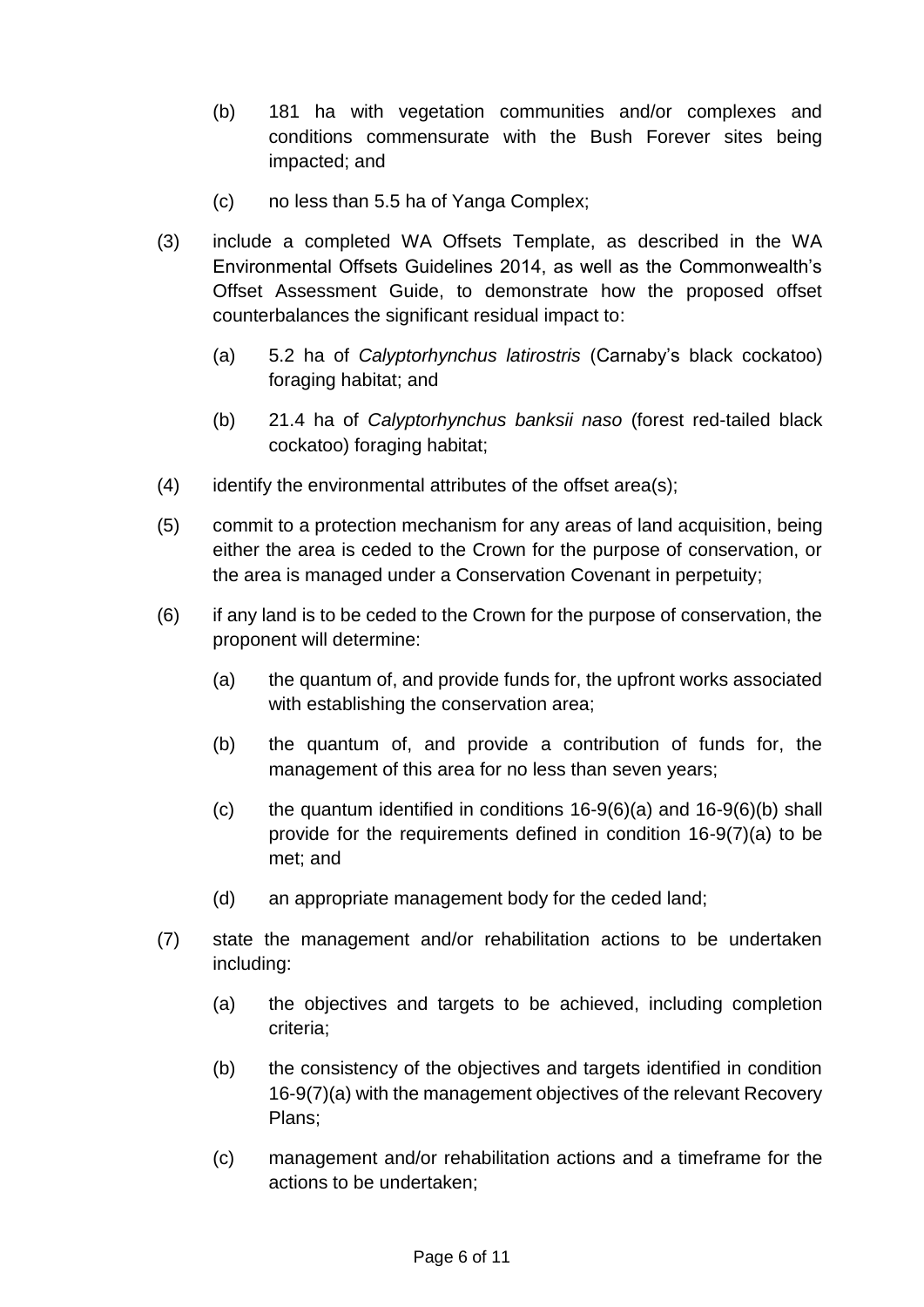- (d) risk management;
- (e) funding arrangements and timing of funding for conservation activities; and
- (f) monitoring, reporting and evaluation mechanisms for management and/or rehabilitation actions;
- (8) define the role of the proponent and/or any third parties.
- 16-10 After receiving notice in writing from the CEO that the Land Acquisition and Rehabilitation Offsets Strategy satisfies the requirements of condition 16-9, the proponent shall:
	- (1) implement the actions in accordance with the requirements of the approved Land Acquisition and Rehabilitation Offsets Strategy; and
	- (2) continue to implement the approved Land Acquisition and Rehabilitation Offsets Strategy until the CEO has confirmed by notice in writing that it has been demonstrated that the completion criteria in the Land Acquisition and Rehabilitation Offsets Strategy have been met and therefore the implementation of the actions is no longer required.
- 16-11 The proponent shall review and revise the Land Acquisition and Rehabilitation Offsets Strategy as and when directed by the CEO.

## *Caladenia huegelii* **Habitat Management Plan**

- 16-12 Prior to commencement of ground disturbing activities, or as otherwise agreed in writing by the CEO, the proponent shall prepare and submit a *Caladenia huegelii* Habitat Management Plan to maintain or improve the conservation status of *Caladenia huegelii*, to the requirements of the CEO.
- 16-13 The proponent shall prepare the *Caladenia huegelii* Habitat Management Plan required by condition 16-12 on advice of the Department of Biodiversity, Conservation and Attractions.
- 16-14 The *Caladenia huegelii* Habitat Management Plan identified in condition 16-12, shall include details on the:
	- (1) activities to be undertaken;
	- (2) consistency of the activities identified in condition 16-14(1) with the management objectives of the relevant Recovery Plan;
	- (3) timeframes for undertaking management activities;
	- (4) roles and responsibilities;
	- (5) funding arrangements for implementation of the plan;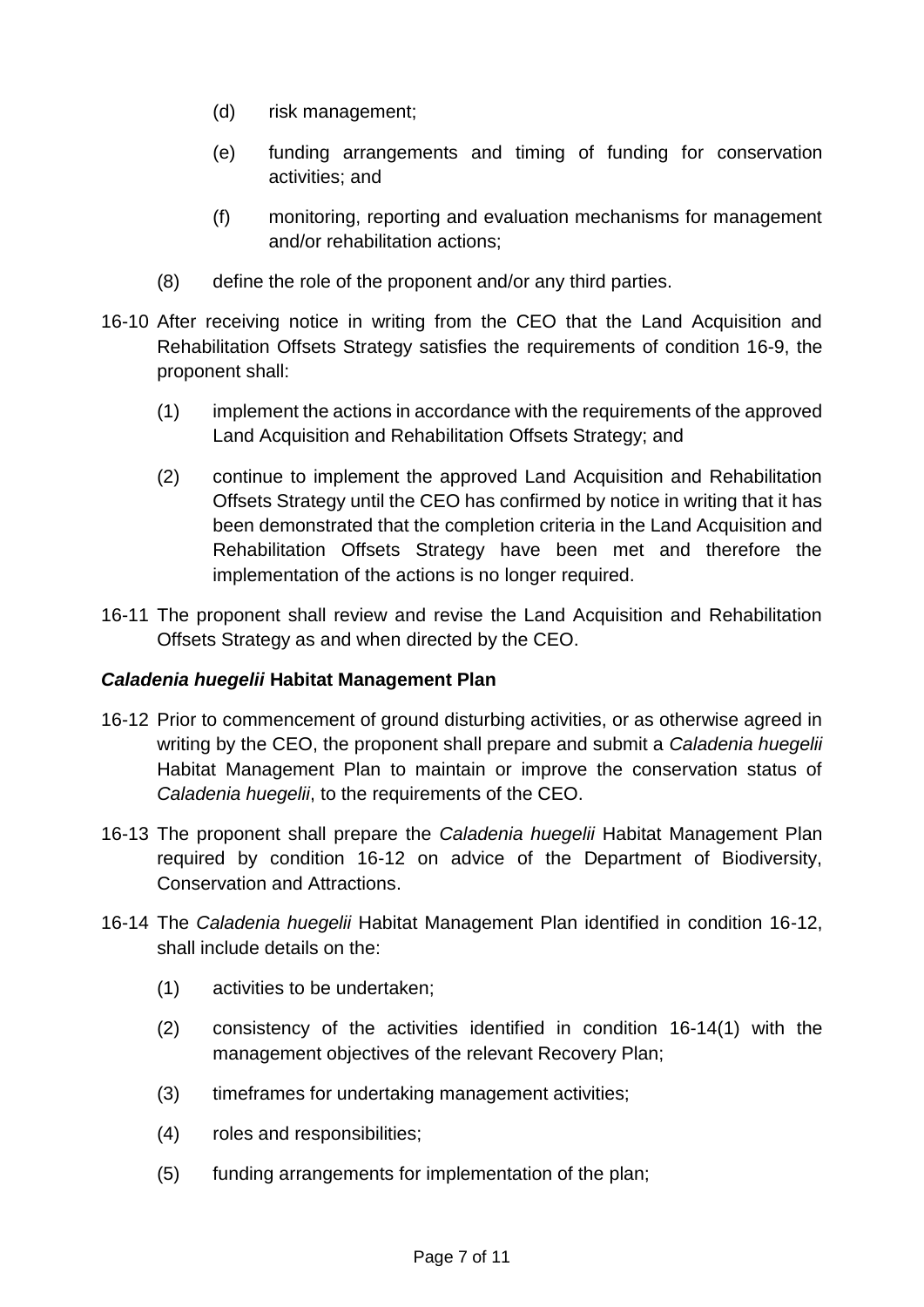- (6) monitoring, reporting and evaluation mechanisms; and
- (7) completion criteria.
- 16-15 The *Caladenia huegelii* Habitat Management Plan required by condition 16-12 shall apply to A Class Nature Reserves 23756, 46919 and 46875 and Bush Forever Site 300.
- 16-16 The activities to be undertaken as identified in condition 16-14(1) shall address the requirement for:
	- (1) the provision of cable fencing and heavy duty gates;
	- (2) weed mapping and control;
	- (3) *Phytophthora cinnamomi* mapping;
	- (4) the development of a hygiene plan based on the mapping as identified in condition 16-16(3);
	- (5) *Caladenia huegelii* surveys and critical habitat mapping; and
	- (6) other activities to be undertaken that would maintain or improve the conservation status of *Caladenia huegelii*.
- 16-17 Prior to commencement of ground disturbing activities, and after receiving notice in writing from the CEO on the advice of the Department of Biodiversity, Conservation and Attractions that the *Caladenia huegelii* Habitat Management Plan satisfies the requirements of conditions 16-13 to 16-16, or as otherwise agreed by the CEO, the proponent shall implement the *Caladenia huegelii* Habitat Management Plan until the CEO advises implementation may cease.
- 16-18 The proponent shall review and revise the *Caladenia huegelii* Habitat Management Plan as and when directed by the CEO.

#### **SCP 20a Offsets Strategy**

- 16-19 The proponent shall undertake an offset with the objective of counterbalancing the significant residual impact to:
	- (1) 4 ha of Threatened Ecological Community SCP 20a, '*Banksia attenuata* woodlands over species rich dense shrublands' as a result of the implementation of the proposal.
- 16-20 Within twelve (12) months of the publication of this Statement, the proponent shall prepare and submit an SCP 20a Offsets Strategy to the CEO. The SCP 20a Offsets Strategy shall: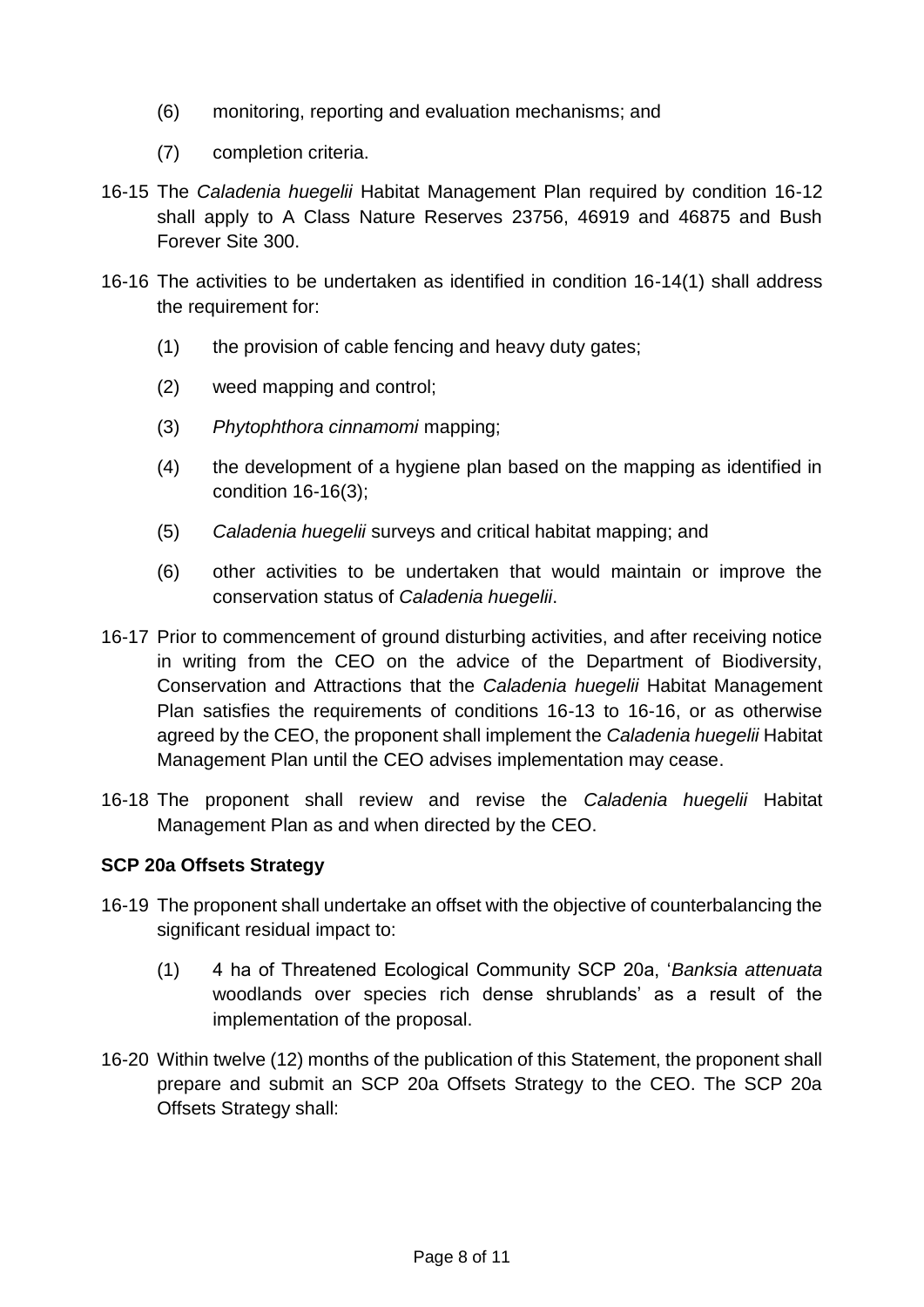- (1) identify an area or areas to be protected, managed and/or rehabilitated for conservation or enhancement of SCP 20a, or habitat necessary to maintain or enhance SCP 20a, identified in condition 16-19(1);
- (2) include a completed WA Offsets Template, as described in the WA Environmental Offsets Guidelines 2014, as well as the Commonwealth's Offset Assessment Guide, to demonstrate how the proposed offset counterbalances the significant residual impact;
- (3) identify the environmental attributes of the offset area(s);
- (4) commit to a protection mechanism for any areas of land acquisition, being either the area is ceded to the Crown for the purpose of conservation, or the area is managed under a Conservation Covenant in perpetuity;
- (5) if any land is to be ceded to the Crown for the purpose of conservation, the proponent will identify:
	- (a) the quantum of, and provide funds for, the upfront works associated with establishing the conservation area;
	- (b) the quantum of, and provide a contribution of funds for, the management of this area for no less than seven years;
	- (c) the quantum identified in conditions  $16-20(5)(a)$  and  $16-20(5)(b)$ shall provide for the requirements defined in condition 16-20(6)(a) to be met; and
	- (d) an appropriate management body for the ceded land;
- (6) state the management and/or rehabilitation actions to be undertaken including:
	- (a) the objectives and targets to be achieved, including completion criteria;
	- (b) management and/or rehabilitation actions and a timeframe for the actions to be undertaken;
	- (c) funding arrangements and timing of funding for conservation activities; and
	- (d) monitoring, reporting and evaluation mechanisms for management and/or rehabilitation actions;
- (7) define the role of the proponent and/or any third parties.
- 16-21 After receiving notice in writing from the CEO that the SCP 20a Offsets Strategy satisfies the requirements of condition 16-20, the proponent shall: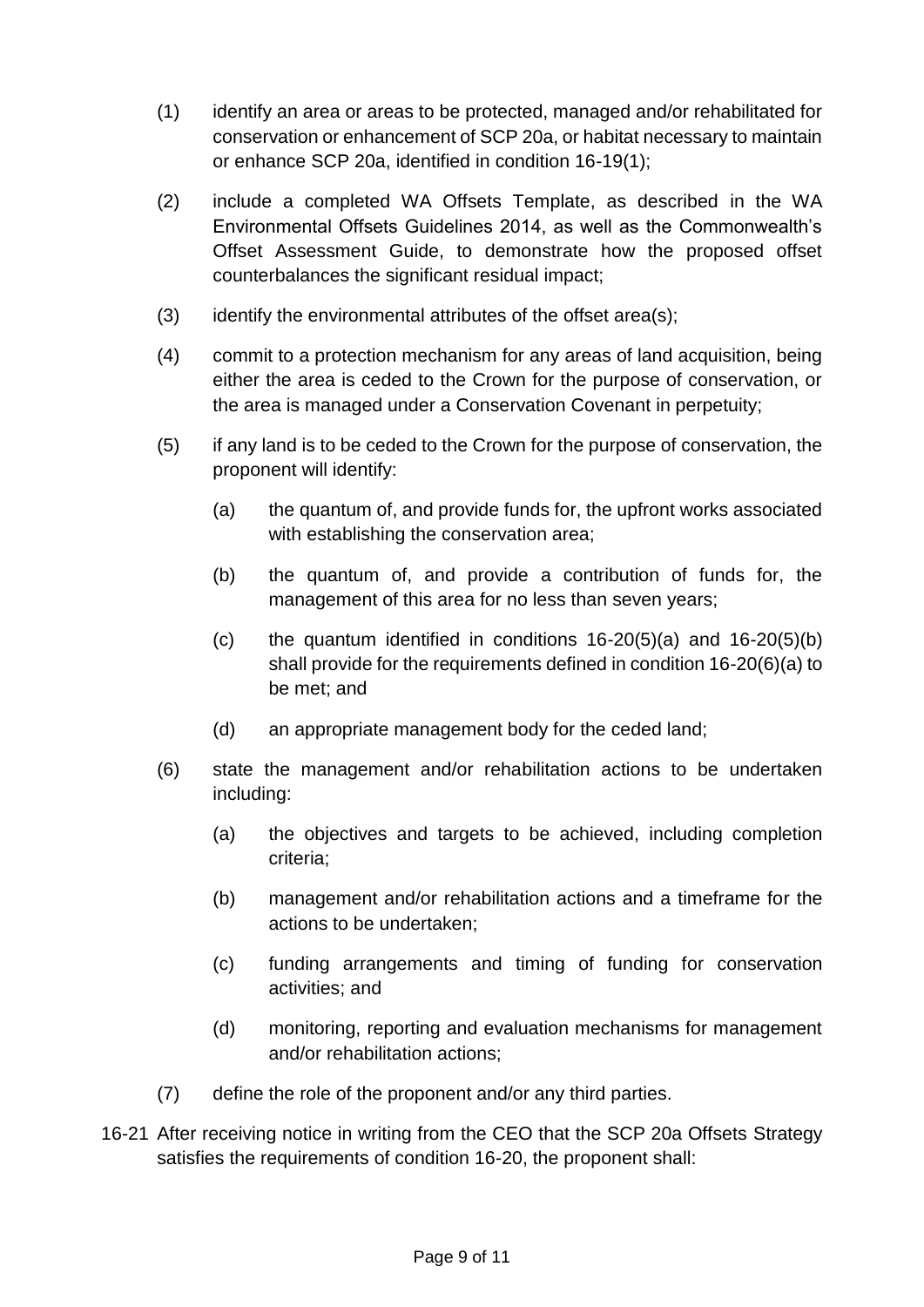- (1) implement the actions in accordance with the requirements of the approved SCP 20a Offsets Strategy; and
- (2) continue to implement the approved SCP 20a Offsets Strategy until the CEO has confirmed by notice in writing that it has been demonstrated that the completion criteria in the SCP 20a Offsets Strategy have been met and therefore the implementation of the actions is no longer required.
- 16-22 The proponent shall review and revise the SCP 20a Offsets Strategy as and when directed by the CEO.

#### **Figure 6 of Schedule 1 of Ministerial Statement 1036 is deleted and replaced with:**

Figure 6 Northern section of the alignment showing the development envelope and Conservation Category Wetlands and *Mound Springs of the Swan Coastal Plain*.

[signed on 20 November 2019]

Hon Stephen Dawson MLC **MINISTER FOR ENVIRONMENT**